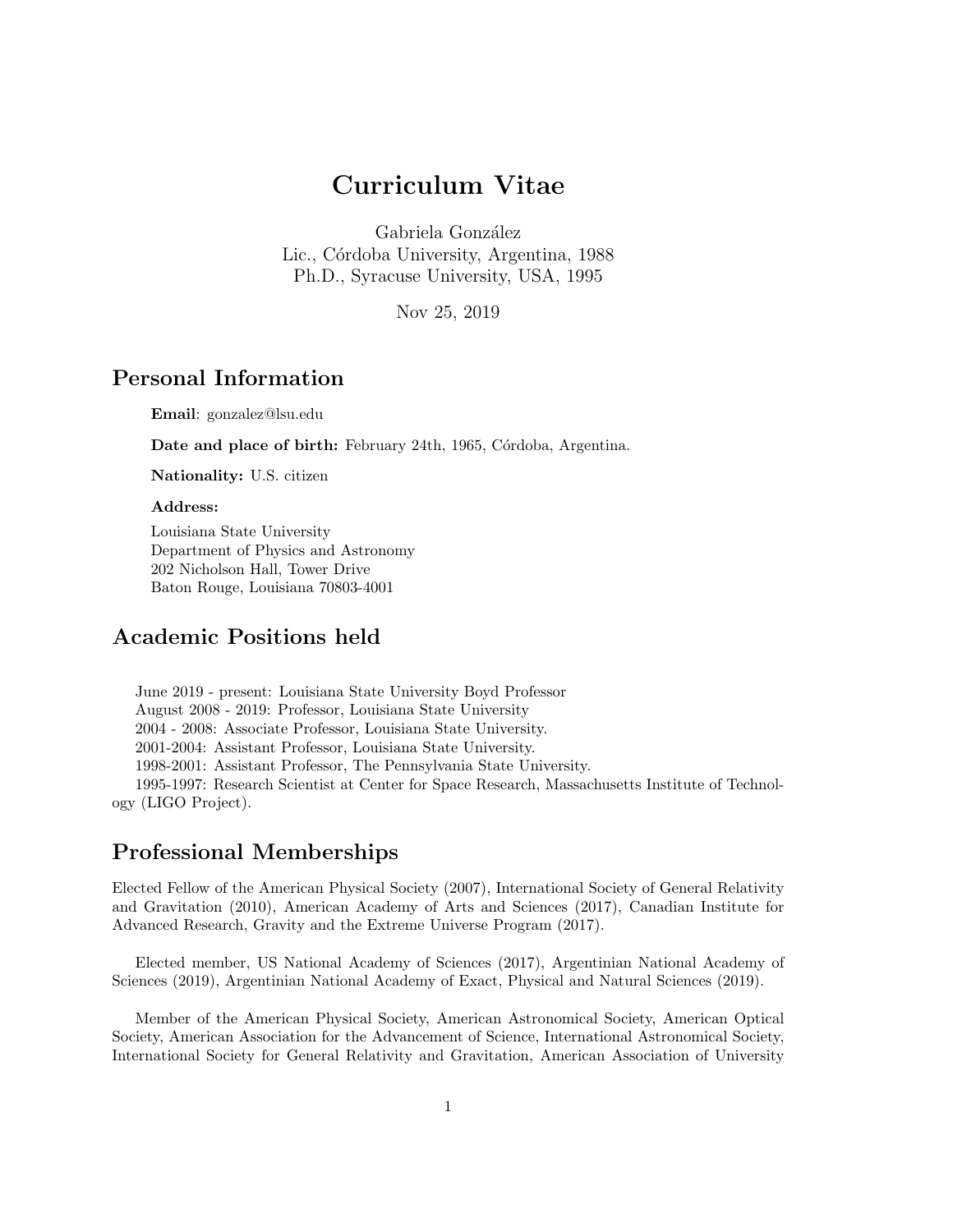Women, American Women in Science, Argentinian Physics Association, American Association of University Professors, National Society of Hispanic Physicists, National Society of Black Physicists.

### Honors and Awards

- 2019, SEC Professor of the Year
- Honorary Doctorates: University of Glasgow (2018); University of Córdoba (2017)
- 2018, Southeastern Universities Research Association (SURA) Distinguished Scientist Award
- 2018, Dickinson College John Glover Award Medal
- 2017, Jerónimo Luis de Cabrera distinction, awarded by the city government of Córdoba, Argentina
- Awards as member of the LIGO Scientific Collaboration: Einstein Medal awarded by the Albert Einstein Society, Bern, Switzerland (2017); Gruber Cosmology Prize (2016); Special Breakthrough Prize In Fundamental Physics (2016)
- 2017, US National Academy of Sciences Award for Scientific Discovery (awarded to Peter Saulson, David Reitze and Gabriela González)
- 2017, Bruno Rossi prize, High Energy Astrophysics Division of the American Astronomical Society (awarded to Gabriela González and the LIGO Scientific Collaboration).
- 2016, Highlighted as one of "Ten people who mattered this year", Nature Magazine
- 2016, Jesse W. Beams award, Southeastern Section of American Physical Society.
- 2016, "Scientist of the year", HENAAC award, awarded by GISM (Great Minds in STEM) organization.
- 2016, Manne Siegbahn medal, AlbaNova University Center, Stockholm.
- 2016 "Pioneer in Science", World Science Festival, New York City.
- 2016, Distinction "Brigadier General Juan Bautista Bustos", awarded by Córdoba state government.
- 2014, American Physical Society Woman Physicist of the Month (Jan 2014)
- 2010 Fellow, International Society of General Relativity and Gravitation
- 2007 Fellow, American Physical Society.
- 2007 Edward A. Bouchet Award, American Physical Society
- 2001 Woman speaker of the year (Australian Institute of Physics).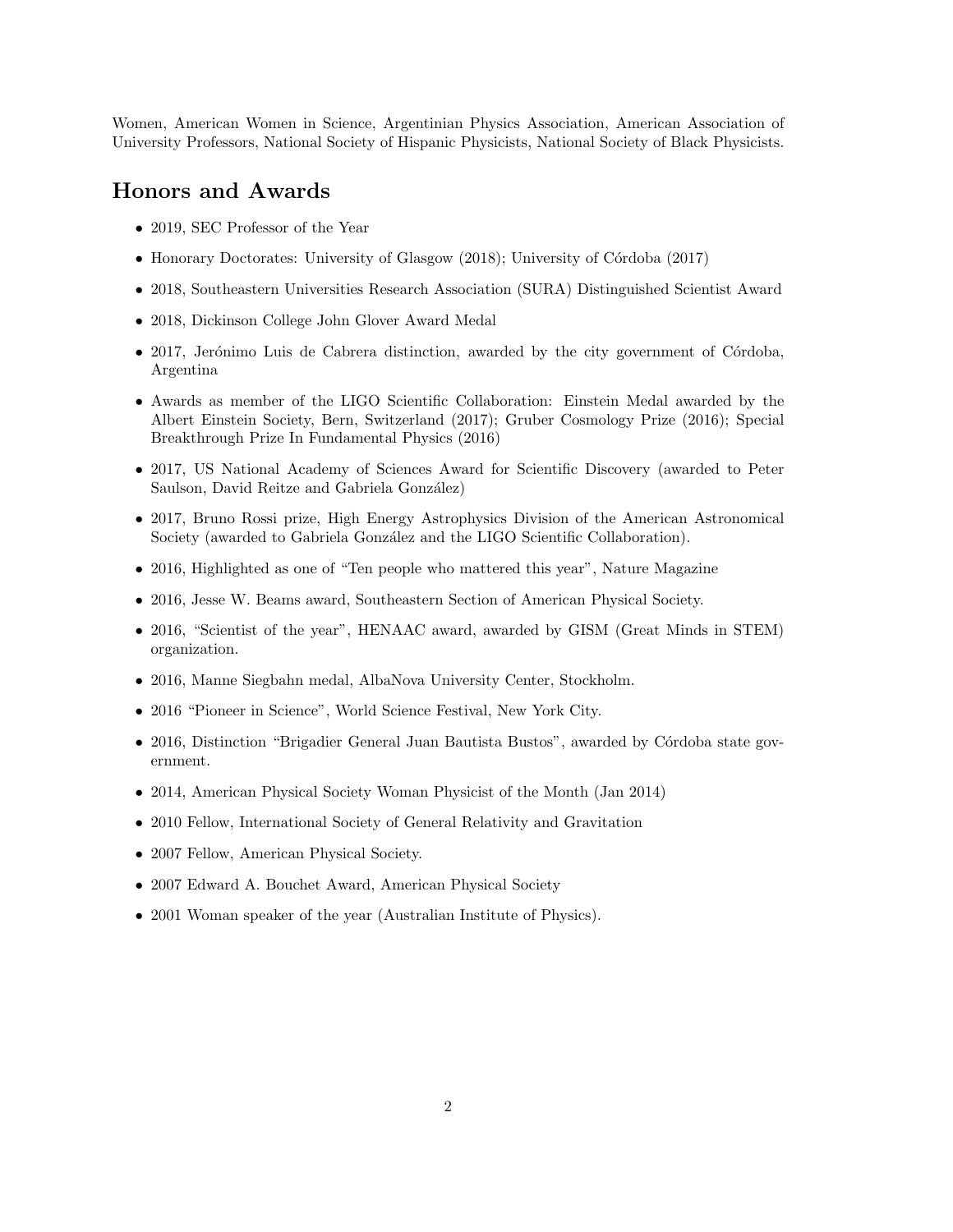# Advised Students, Postdocs

Past graduate students and current positions: Andres Rodriguez (MS, 2007, NOV Tuboscope software engineer), Chad Hanna (PhD, 2008, Penn State Associate professor), Jacob Slutsky (PhD, 2010, NASA GSFC staff member), Jeffrey Kissel (PhD, 2010, LIGO Hanford Observatory Controls Engineer), Tobin Fricke (PhD, 2011, Control Systems Engineer, Google), Sarah Caudill (PhD, 2012, Dutch National Institute for Subatomic Physics (NIKHEF) senior scientist), Anamaria Effler (PhD, 2015, Caltech staff scientist at LIGO Livingston), Marissa Walker (PhD, 2017, Assistant professor, Christopher Newport University), Christopher Buchanan (M.Sc, 2017)

Current graduate students: Thomas Abbott, Terra Hardwick, Siddharta Soni, Shania Nichols, Andre Gueis

Advised postdocs and current positions: Mark Beilby (Willamette University); Vijay Chickarmane (Data Scientist, Axtria - Ine=genious Insights); Alexander Dietz (QA Engineer at Ecole polytechnique fdrale de Lausanne); Romain Gouaty (LAPP/CNRS Research Scientist); Myungkee Sung (Baton Rouge Community College, professor), Cesar Costa (Centre for Space Research scientist, Sao Jose, Brazil), Adam Mullavey (Controls Engineer, LIGO Livingston Observatory), Keiko Kokeyama (ICRR scientist, Tokyo), Duncan Macleod (Cardiff University postdoc), Marie Kaspracz (LIGO Caltech engineer) Guillermo Valdes (LSU, current postdoc) Alex Urban (LSU, current postdoc)

## Community and Professional Service

- 2019-20 Member, Steering Committee of Astro2020 Decadal Survey
- 2019-present Editor in chief, Classical and Quantum Gravity
- 2019-present Member, National Academies Board of Higher Education and Workforce
- 2019-present Trustee, American Universities Inc.
- 2019 Elected Vice-Chair, APS Division of Gravitational Physics
- 2019, Member, NSF MPSAC Subcommittee for the Review of the Physics Frontiers Centers Program
- 2019-present Member, Scientific Advisory Committee, IGFAE Instituto Galego de Fsica de Altas Enerxas, Universidad de Santiago de Compostela
- 2018- present, Member, Fermi Users Group
- 2018- present, Elected Member, Executive Committee High Energy Astrophysics Division (HEAD) of American Astronomical Society
- 2017-present, Chair, Perimeter Institute Scientific Advisory Committee
- 2011-2017 Elected spokesperson of the LIGO Scientific Collaboration (LSC, www.ligo.org).
- Other LSC positions held: Chair of Program Committee (2018), Council member (1998 present); Chair of LSC Detector Characterization Committee (2008-11); Elected Member of the LSC Executive Committee (2006-08); Co-chair (with P. Brady, University of Milwaukee at Wisconsin, and Frederique Marion, Annecy) of the LSC-Virgo Collaborations working group searching for gravitational waves from Compact Binary Coalescences (2000-2007).
- 2011-2015 Member of Astrophysics Subcommittee of NASA National Advisory Council.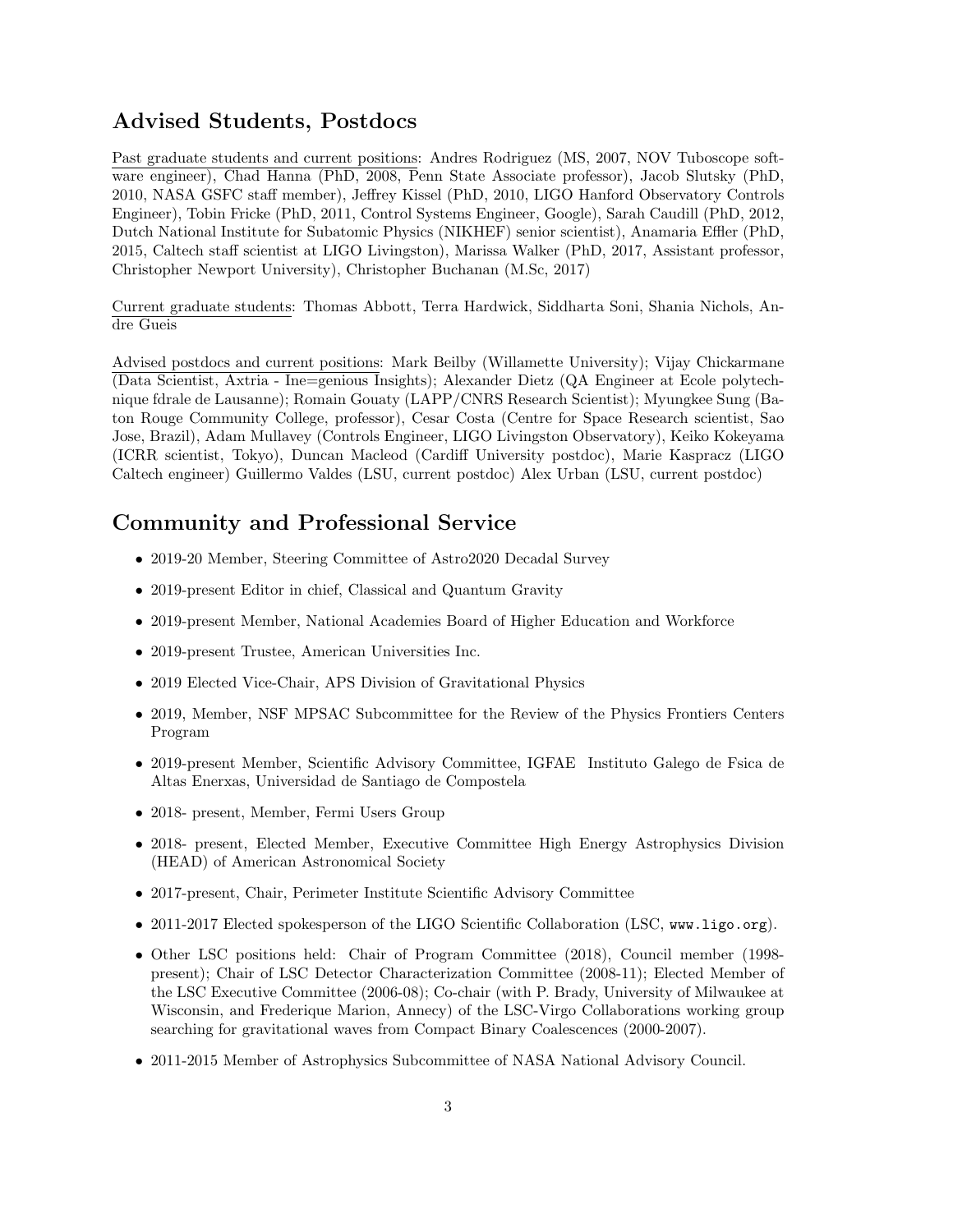- 2010-2011 Chair, Search Committee for LIGO Executive Director, appointed by Caltech and MIT.
- 2008-2011, Elected Secretary-Treasurer, Topical Group on Gravitation of the American Physical Society (APS).
- 2009-2010 Member, Program Prioritization Panel on Particle Astrophysics and Gravity, Astro2010 Decadal Survey, organized by National Academy of Sciences.
- 2003-2011 Member of the Editorial Board of Classical and Quantum Gravity (Institute of Physics).
- 2008 Chair of the GWIC (Gravitational Waves International Committee) 2008 Thesis Prize Committee.
- 2007 Member of the 2008 APS Bouchet Award Selection Committee.
- Reviewer for the National Science Foundation, NASA, the Louisiana Board of Regents, the Institute of Physics, Spanish "Agencia Nacional de Evaluación y Prospectiva" and Australian Research Council.
- Reviewer for Physical Review and Classical and Quantum Gravity scientific journals.
- Member of Scientific Organizing Committees of: IAU Symposium "Gravitational Waves Astrophysicis" (Chair), Baton Rouge, LA, 2018; IAU Symposium "New Frontiers in Black Hole Astrophysics", Ljubljana, Slovenia, Sep 12-16 2016; Tenth LISA Symposium, Gainesville, FL, May 2014; Gravitational Wave Physics and Astronomy Workshop, Pune, India, 2013; 26th Texas Symposium on Relativistic Astrophysics, 2012, Sao Paulo, Brazil; Meeting General Relativity and Gravitation Meeting, 2010, Mexico City; International Conference on Gravitation and Cosmology, ICGC-2007, Pune, India; Gravitational Waves Data Analysis Workshop, Annecy, France, Dec 2004 and Brownsville, TX, Dec 2005; SPIE Conference on Fluctuations and Noise in Photonics and Quantum Optics 2003 and 2004 ; Amaldi Meeting on Gravitational Waves, Caltech, July 1999.

### University Service

- 2019 Chair, Search committee for LSU Vice-Provost for Research and Economic Development
- 2016-2019 Member, College of Science Diversity Committee
- 2014 Member, Program Degree Review Committee, Geography and Anthropology Department
- 2008-2011 Member, Louisiana State University University Council on Women.
- 2007-2009; 2010-2012 Elected member of the Steering Committee, Department of Physics and Astronomy.
- 2004-2009 Member of the Program Review Council, Louisiana State University.
- 2004-2007 Elected Member of the College Policy Committee, College of Basic Sciences.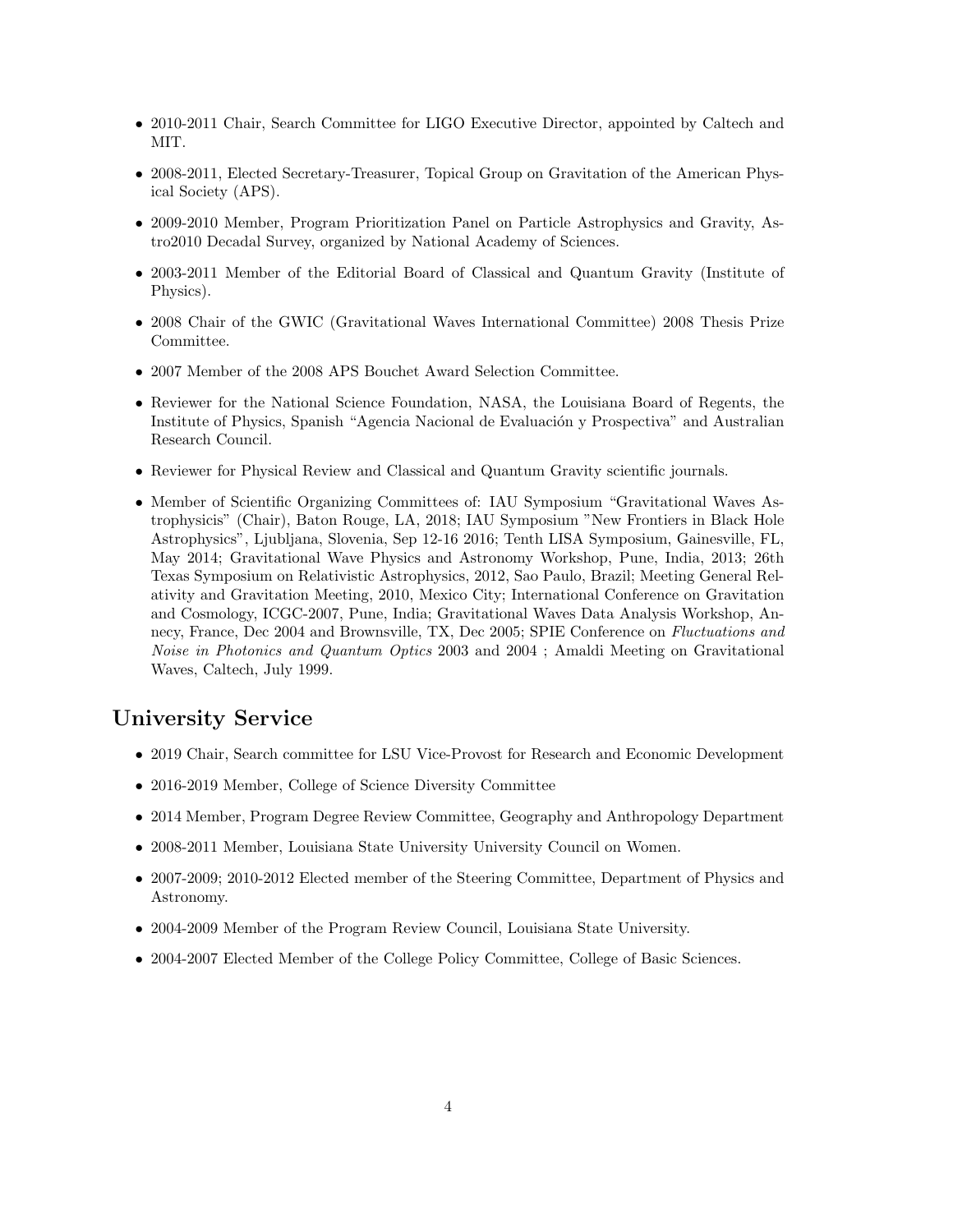# Current and Past Funding

- National Science Foundation Award PHY-1806656, "Instrument Development and Data Analysis for LIGO", 2018-2021, \$1,340,000, Principal Investigator: Gabriela González.
- National Science Foundation Award PHY-1505779 "Instrument Development and Data Analysis for LIGO", 2015-2019, \$1,075,000, Principal Investigator: Gabriela González.
- National Science Foundation Award PHY-1700765, "Data Handling and Analysis Infrastructure for Gravitational Wave Astronomy", \$7,199,963, PI: Patrick Brady, University of Wisconsin at Milwaukee; with subaward to LSU: \$568,912, 2011-2016 (Gonzalez is Senior investigator).
- National Science Foundation Award PHY-1205882 "Instrument Development and Data Analysis for LIGO", 2012-2015, \$1,175,500, Principal Investigator: Gabriela González.
- National Science Foundation Award PHY-1104371, "Data Handling and Analysis Infrastructure for Advanced LIGO and Beyond", \$9,000,000, PI: Patrick Brady, University of Wisconsin at Milwaukee; with subaward to LSU: \$625,000, 2011-2016 (Gonzalez is Senior investigator).
- California Institute of Technology subaward, "Support of Advanced LIGO Upgrade", \$219,396, 2011-2014.
- National Science Foundation Award PHY-0905184, "Instrument Development and Data Analysis in LIGO" (FY 09: \$535,000, FY 10: \$535,000, FY11: \$535,000). Principal Investigator: Gabriela González, Co-PIs: J. Giaime, Warren Johnson (Louisiana State University).
- National Science Foundation Award PHY-0605496, "Instrument development and data analysis in LIGO" (2006/7: \$220,000, FY 07: \$445,000, FY 08: \$445,000). Principal Investigator: Gabriela González, Co-PIs: J. Giaime, Warren Johnson (Louisiana State University).
- National Science Foundation Award PHY-0355289, "Research on Gravitational Wave Detectors" (2004/5: \$204,571, 2005/6: \$209,654, 2006/7: \$214,992). PI: G. González (Louisiana State University).
- National Science Foundation Award PHY-0135389, "Research on Gravitational Wave Detectors", (2001/2: \$219,750, 2002/3: \$224,000, 2003/4: \$229,000). PI: G. González (Louisiana State University).
- Program opportunities for Women in Research and Education Award PHY-#9973783, National Science Foundation (\$64,883). PI: G. González (The Pennsylvania State University).
- National Science Foundation Award #9870032 (1998/9: \$150,000, 1999/2000: \$120,000, 2000/01: \$120,000). PI: G. González (The Pennsylvania State University).

### Selected Recent Invited Talks

- 2019 Invited talk, Gravity Initiative Opening Celebration, Princeton University, Princeton, NJ  $($ Nov 9 $)$
- 2019 Invited plenary talk, Latin American Regional IAU Meeting, Antofagasta, Chile (Nov 4)
- Invited talk, "Peter Saulsons contributions to gravitational wave astronomy", in "Gravitational Waves on the Adirondacks" meeting, Minnowbrook, NY (Oct 19)
- 2019 Talk at Induction Ceremony, Argentinian National Academy of Sciences, Cordoba, Argentina (Sep 11)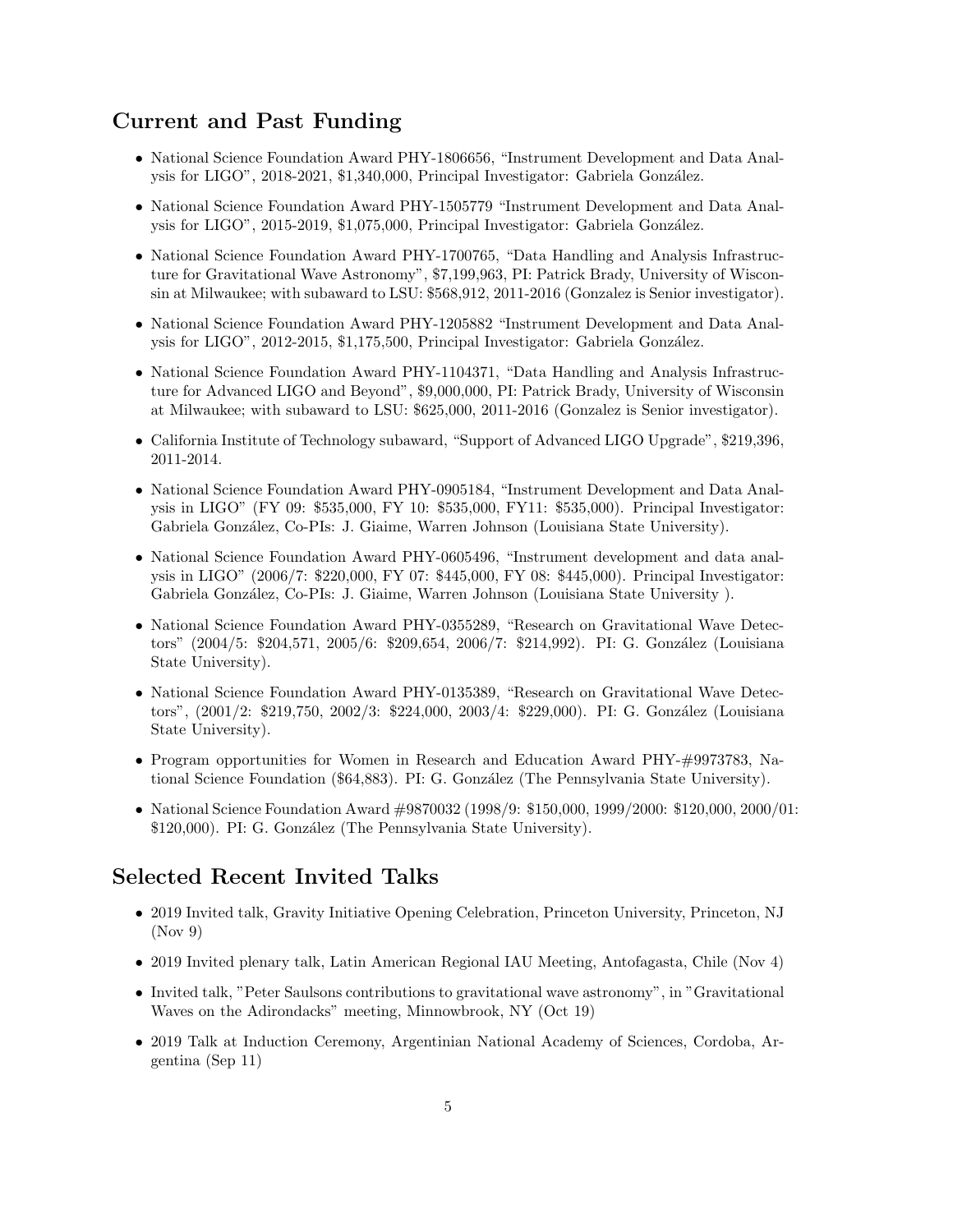- 2019 Lecturer, School on Physics and Astrophysics of Gravitational Waves, Bad Honnef, Germany (Sep 9)
- 2019 Invited speaker, meeting of the Royal Spanish Society of Physics, Zaragoza, Spain (July 19)
- 2019 Lecturer, UIMP International School on Particle Physics and Cosmology 2019, Santander, Spain (July 3, 4)
- 2019 Invited plenary talk, "IGC@25: Multi-messenger Universe", Penn State, State College, PA (June 23)
- 2019 R. M. Petrie Prize Lecture, Canadian Astronomical Society Meeting, Montreal, Canada (June 18)
- 2019 Invited talk, "Gravitational Wave Astronomy", Japan Society for the Promotion of Science Forum "New Eyes on the Universe" Washington DC, June 7
- 2019 Invited speaker, APS April meeting, in "Creating an Inclusive Physics Community for the Next Century" session, Denver, CO (April 14)
- 2019 Invited speaker, Friends-of-Friends meeting, Astronomical Observatory, Cordoba, Argentina (April 4)
- 2019 Annual Lecturer, Oakland University Chapter of Sigma Xi, Rochester Hills, MI (April 1)
- 2019 Plenary speaker (remote presentation), in "Jornada Mujeres en Ciencia e Ingeniera: la historia que no conoces", La Plata, Argentina (Mar 29)
- 2019 Lecturer in 2019 CERN Latin American School of High Energy Physics; Villa General Belgrano, Cordoba, Argentina (March 15)
- 2019 Invited Lecturer at Conference for Undergraduate Women in Physics (CUWIP), Corpus Christi, Texas (Jan 19)
- 2019 Public talks delivered in: University of Florida, Gainesville, FL (Feb 9); Santiago de Compostela, Spain (Mar 8); National Observatory, Cordoba, Argentina (April 5); Museo de Ciencias Auditorium, Valencia, Spain (July 10); Fundacion Areces, , Madrid, Spain (July 17); University of Reno, NV (Oct 16); Perimeter Institute, Waterloo, Canada (Oct 23)
- 2019 Colloquia: University of Florida, Gainesville, FL (Feb 8); Brandeis University (Feb 12); Rutgers University (Oct 2);
- 2018 Public talks delivered in: Glover Memorial Lecture (public lecture), Carlisle, PA, (Jan 29); Las Cumbres Observatory Public Lecture, Santa Barbara, CA, (May 23); Guilford Technical Community College, Jamestown, NC (Sept 21), Nelson Lecture at Georgia State University, Atlanta, GA (Sept 24), Anderson Lecture at Oberlin College, Oberlin, OH (Sept 26), Neff lecture at Kansas State Univ (Oct 16), Wright Colloquium at University of Geneva, Geneva, Switzerland (Nov 8),
- 2018 Public talk Einstein, agujeros negros y ondas gravitacionales delivered in : Buenos Aires Planetarium, Buenos Aires, Argentina (July 25); IDEAS series, Argentinian Ministry of Culture, Rosario, Argentina (July 19); Salamanca, Spain (July 18); Institute Balseiro, Bariloche, Argentina (June 1); Consejo Profesional de Ciencias Ecónomicas, Córdoba, Argentina, (June 13)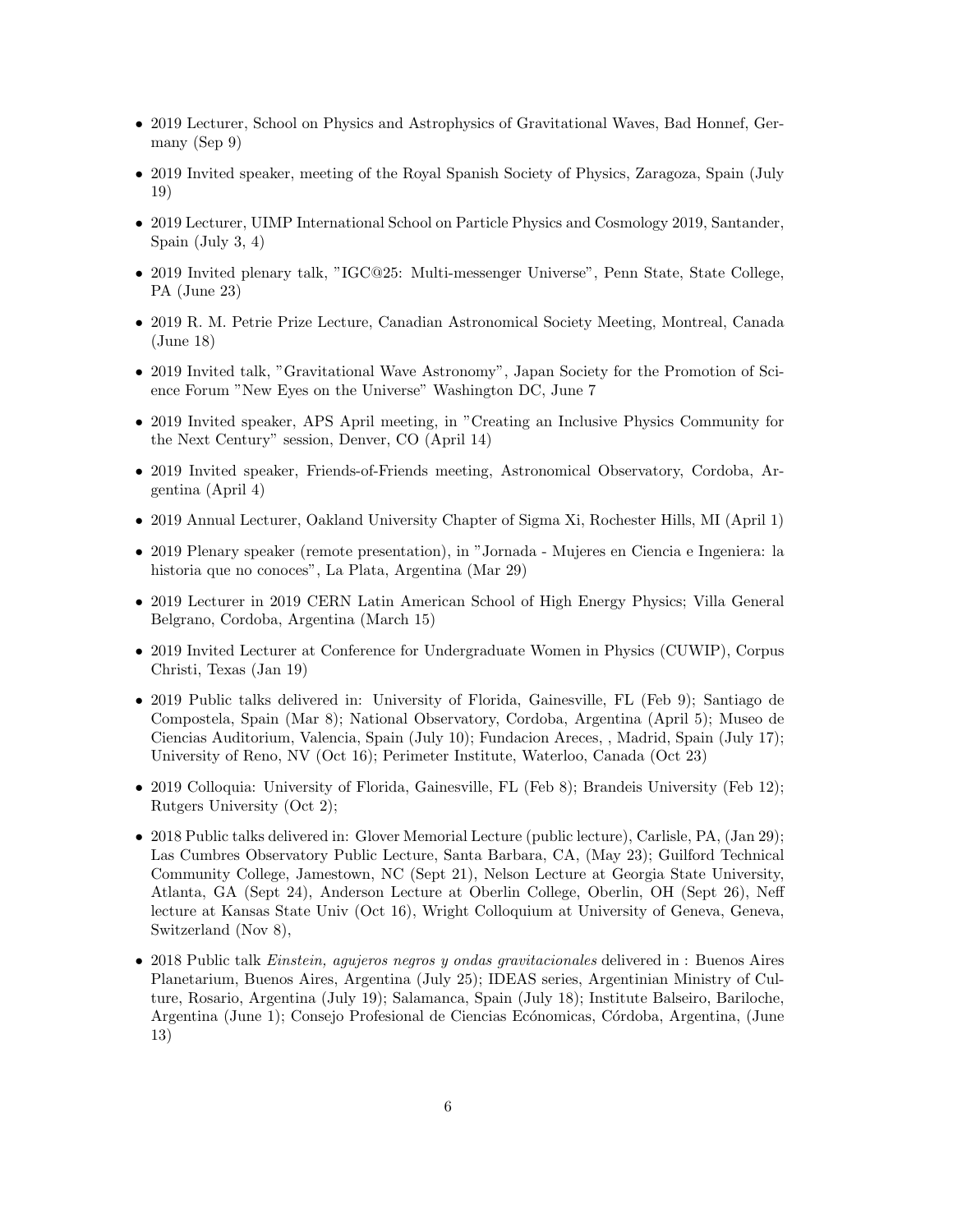- Searching for and finding! gravitational waves, (2-lecture course) High Energy Astrophysics School, Erice, Italy, Aug 5, 6, 2018.
- Ground-based gravitational wave detectors: status and latest observations, Plenary talk, Astronomical Spanish Association meeting, Salamanca, Spain, July 18, 2018
- Astronoma con ondas gravitacionales, Marie Sklodowska-Curie Colloquium, Consejo Superior de Investigaciones Científicas, Madrid, Spain, July 9, 2018
- Qué saben las ondas gravitacionales de mujeres en ciencia?, Foro Nacional Interdisciplinario de Mujeres en Ciencia, Tecnologa y Sociedad, Bariloche, Argentina, June 1, 2018
- Searching for and finding! gravitational waves, Brazilian Academy of Sciences annual meeting, Rio de Janeiro, Brazil, May 8 2018.
- Einstein, black holes, gravitational waves and other matters, National Academy of Sciences Research Briefings, Washington, DC, April 28, 2018
- Gravitational-wave Astronomy, Francis Slack Lecture, Vanderbilt University, Nashville, TN, March 1, 2018
- Gravitational-wave Astronomy, Conference for Undergraduate Women in Physics, Jacksonville, Florida, Jan 13, 2018
- Gravitational-wave Astronomy, Bruno Rossi Prize talk, 231st Meeting, American Astronomical Society, Washington, DC, Jan 10, 2018
- Gravitational-wave Astronomy, Plenary talk, American Association of Physics Teachers, San Diego, LA, January 8 2018
- Searching for and finding! gravitational waves, XIV ICFA School on Instrumentation in Elementary Particle Physics, Havana, Cuba (videoconference), Nov 27 2017.
- Searching for and finding! gravitational waves, National Meeting of Argentinian Astronomical Association, Malargue, Mendoza, Argentina, Sep 21, 2017
- Searching for and finding! gravitational waves, CERN High Energy School, CERN, Geneva, Switzerland, Sep 2, 2017
- Einstein, agujeros negros y ondas gravitacionales (public talk), Córdoba National University, Crdoba, Argentina, Aug 10 2017
- Searching for and finding! gravitational waves, International Conference of Women in Physics, Birmingham, UK, July 19, 2017
- Einstein, black holes and gravitational waves (public talk), Caltech, Pasadena, CA, July 12, 2017
- Searching for and finding! gravitational waves, Stephen Hawking 75th Birthday conference, Cambridge, UK, July 4, 2017
- Einstein, black holes and gravitational waves (public talk), Gravity and Black Holes Stephen Hawking public symposium, Cambridge, UK, July 2, 2017
- Searching for and finding! gravitational waves (public talk), Einstein medal ceremony, Bern, Switzerland, June 7 2017